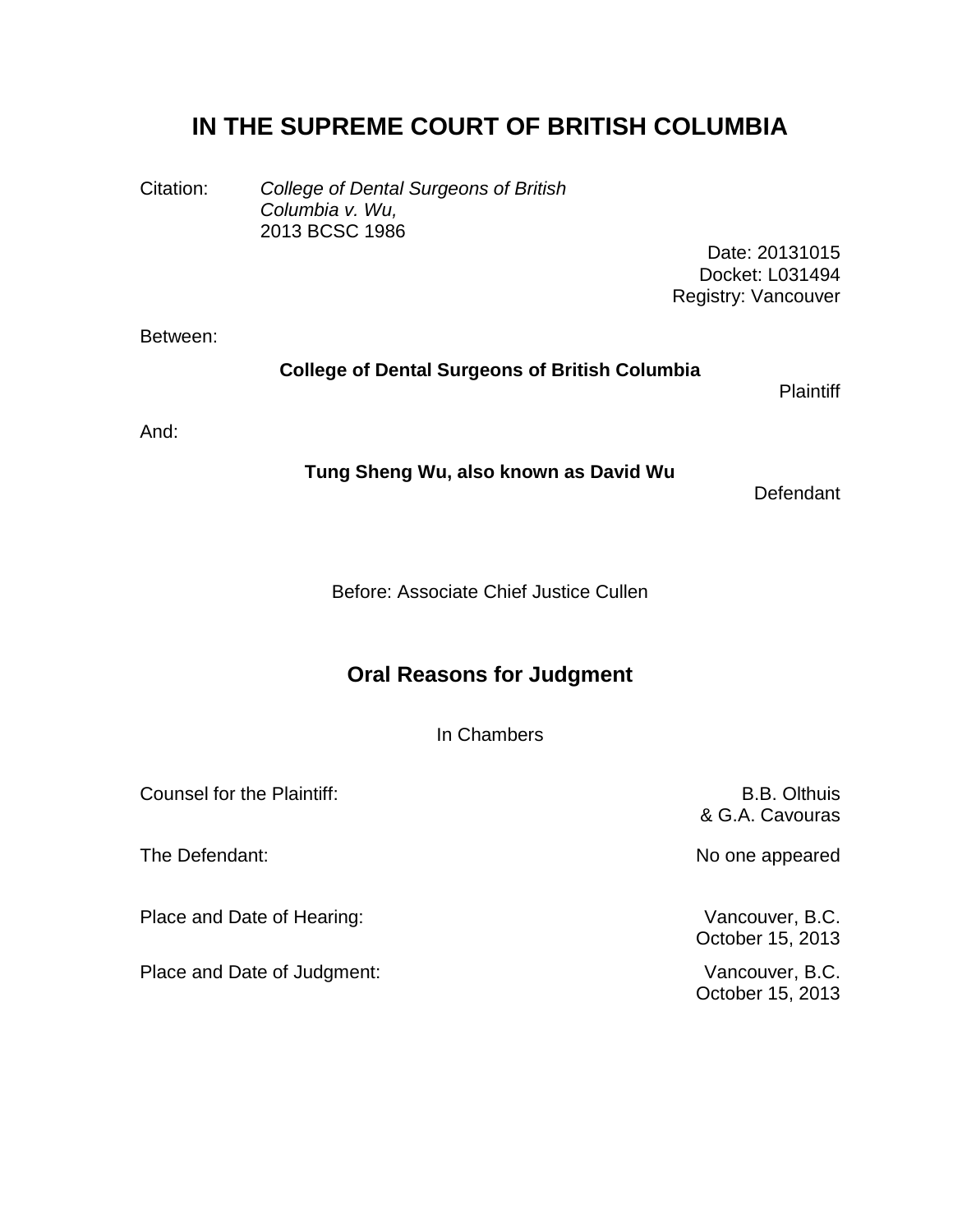[1] **THE COURT:** These Reasons should be read in conjunction with my

reasons of August  $12<sup>th</sup>$ , 2013 issuing an injunction and a warrant for the arrest of the contemnor, Mr. Wu.

[2] This is an application to find the respondent Tung Sheng Wu in contempt of a consent order of this court made on June  $11^{th}$ , 2003 and entered on June  $12^{th}$ . 2003.

- [3] The order reads as follows:
	- (1) The Defendant Tung Sheng Wu, also known as David Wu, the Defendant, is not entitled to practice the profession of dentistry within the meaning of the *Dentists Act*, R.S.B.C. 1996, c. 94, ("the *Act"*) or to hold himself out in British Columbia as qualified or entitled to practice dentistry in British Columbia or elsewhere so long as he remains a person who is not registered in the dentist register^ under the *Act* in good standing;
	- (2) The Defendant is not entitled to directly or indirectly use a name, title, or description implying or calculated to lead people to infer that he is a dentist or entitled to practice the profession of dentistry in British Columbia;
	- (3) The Defendant be and is hereby restrained from practicing dentistry within the meaning of the *Act* holding himself out in British Columbia as qualified or entitled to practice dentistry in British Columbia or elsewhere or directly or indirectly using a name, title, or description in British Columbia implying or calculated to lead people to infer that he is a dentist or is entitled to practice the profession of dentistry in British Columbia or elsewhere.

[4] The order was made to resolve an action which the Plaintiff, the College of Dental Surgeons of British Columbia, launched against the defendant on May  $27<sup>th</sup>$ , 2003 following an investigation which revealed evidence that he was engaged in the unlawful practice of dentistry.

[5] At all times material to the making of the consent order Mr. Wu was represented by counsel who evidenced Mr. Wu's approval and consent to the order by signing it on his behalf.

[6] In an earlier letter dated December  $2^{nd}$ , 2002 written on behalf of Mr. Wu in relation to what was then the proposed action against him, his counsel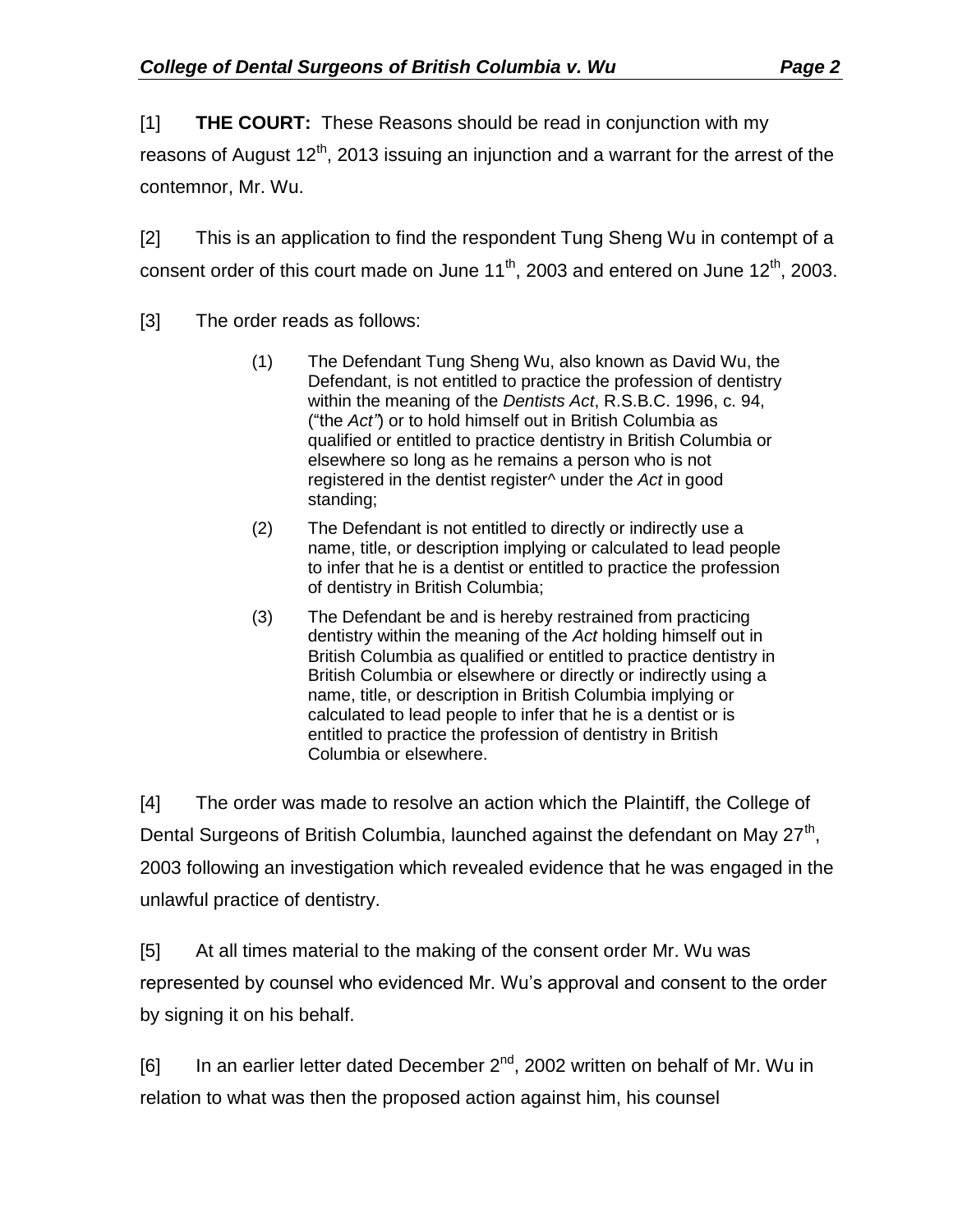acknowledged and agreed to the College's requirement for, among other things, a consent order from the Supreme Court of British Columbia prohibiting him from practicing dentistry without being licenced by the College.

[7] The letter read, in part, as follows:

The writer has had several opportunities to discuss these requirements with Mr. Wu and Mr. Wu has indicated that these conditions are acceptable. Mr. Wu is contrite for his past violation of the *Dentists Act* and has determined after this incident never to practice dentistry unlawfully in British Columbia again.

[8] On April 11<sup>th</sup>, 2013, the plaintiff College received a complaint against the defendant in connection with his practice of dentistry and launched a new action by petition S133883 under which they applied for and were granted an order authorizing a search and seizure on May 28, 2013 by Madam Justice Dillon. The warrant to search authorized entry and the search of 4319 Southwood Street in Burnaby.

[9] The search of those premises was conducted on the following day, May the  $29<sup>th</sup>$ , 2013. The defendant was present and at the time he was handed the following documents: the May 28, 2013 order of Madam Justice Dillon, the amended petition filed in this action, the affidavits of Michael Alexander Penner and Carmel Wiseman, and the Notice of Hearing which had been filed.

[10] Of note, the affidavit of Ms. Wiseman which was served on the defendant, after recounting the history of the previous proceedings, including the making of the original order, the details of the 2013 complaint, and a description of the ensuing investigation and what it revealed, included the following paragraph:

Following the execution of any search and seizure orders made by this Court and upon a review of the evidence obtained, the College intends to bring proceedings for an injunction prohibiting the unauthorized practice of dentistry under the *HPA* and for contempt of court with respect to the 2003 injunction.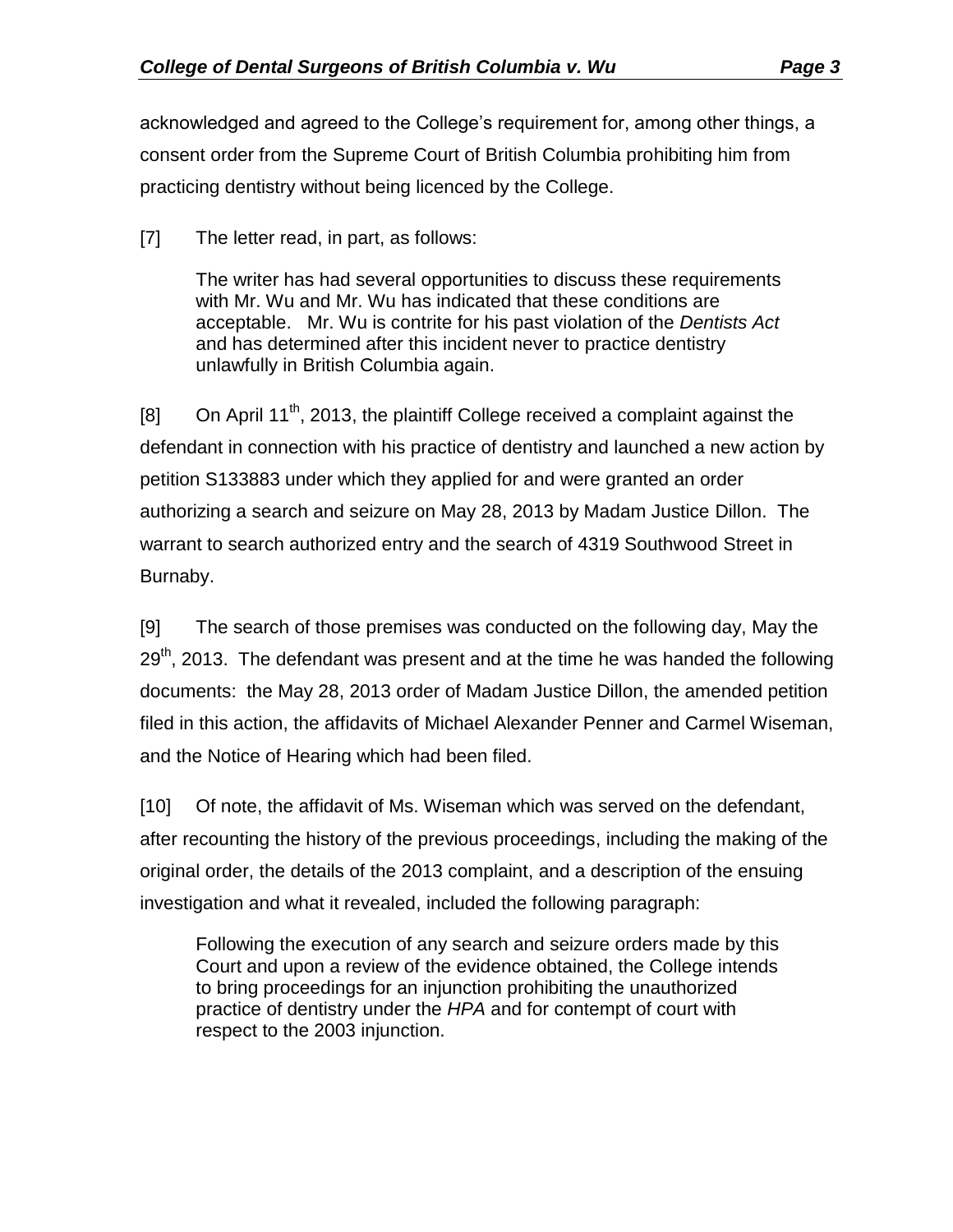[11] The search which was subsequently conducted of the premises revealed extensive evidence of the practice of dentistry, including a waiting room, a bedroom set up as a "dental operation" which the affiant who assisted in the search, Dr. Alexander Penner, described as "filthy," various dental instruments, evidence of inadequate sterilization methods, and a computer with images of the mouths of children and adults, medications, laboratory slips, disposable needles, over 1,200 patient charts, and 119 dental models used for orthodontic treatment, among other items.

[12] The various charts revealed evidence that the defendant had been practicing dentistry "since at least 2003," as his patient charts indicate treatment dates since 2003 and leading up to and including 2013.

[13] There is uncontradicted evidence that the defendant has never been registered with the College of Dental Surgeons of British Columbia.

[14] I accept beyond a reasonable doubt that Mr. Wu was engaged in the practice of dentistry continuously since the time of the consent order until May of 2013.

[15] I am further satisfied beyond a reasonable doubt that he was aware of the consent order prohibiting him from practicing dentistry at all material times. I infer that from the existence of the consent order and from counsel's representations on his behalf, which while hearsay, are nonetheless circumstantial evidence of his knowledge and consent to the order given the duty of counsel not to act without instructions and to be forthright with counsel for the College and for the Court.

[16] In *Law Society of British Columbia v. Gorman,* 2011 BCSC 1484, Mr. Justice Savage summarized the principles governing an application for contempt as follows in paras. 26 to 28:

The principles that govern an application for an order for contempt in this case are those which concern the breaching of a court order. The Court is exercising its power of contempt to uphold its dignity and process and respect for the rule of law. It is a civil contempt to disobey an order of the Court: *North Vancouver (District) v. Sorrenti*, 2004 BCCA 316 at para. 8.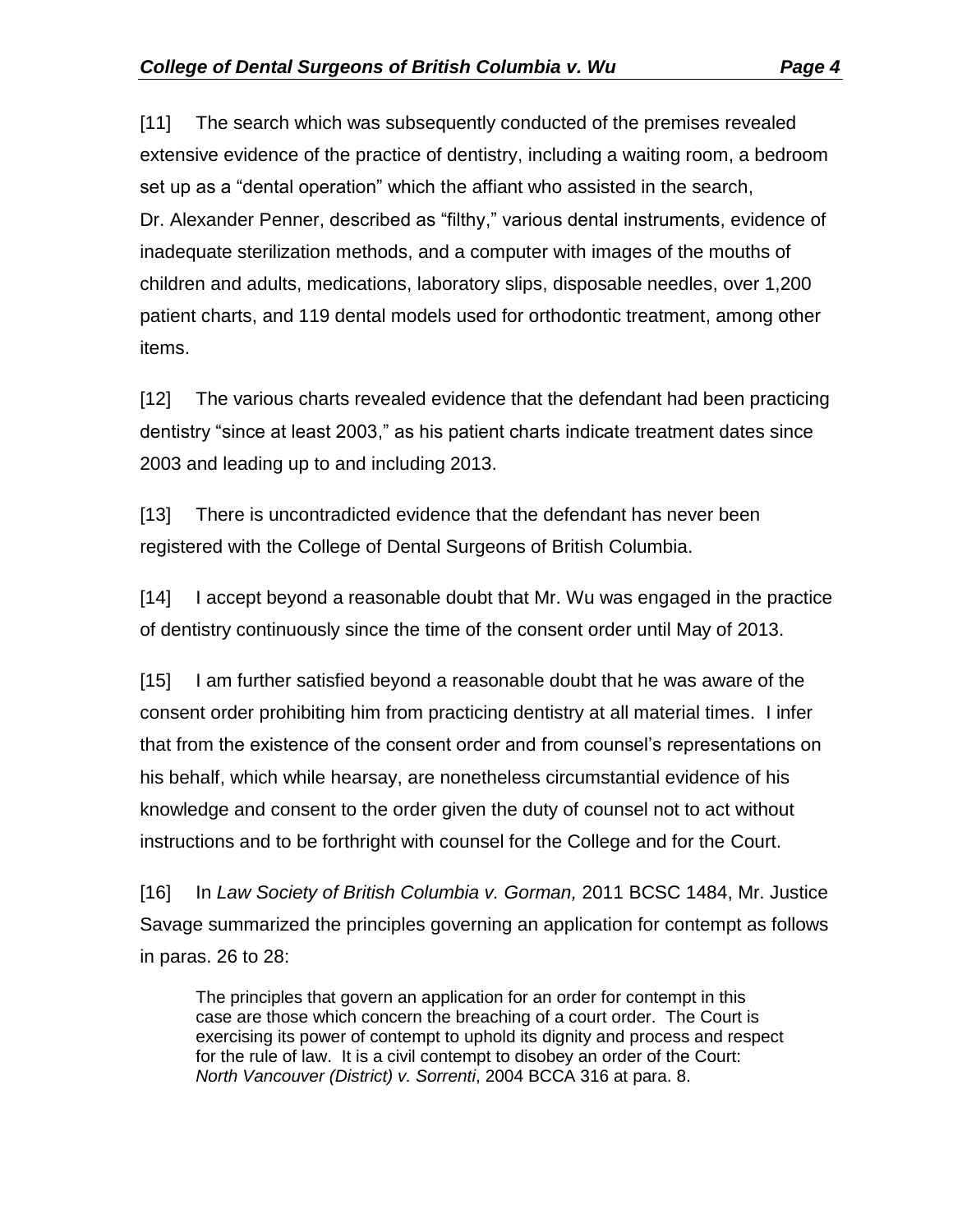The onus is on the applicant to prove the elements of contempt beyond a reasonable doubt: *Bhatnager v. Canada (Minister of Employment & Immigration),* [1990] 2 S.C.R. 217 at p.224. As Justice Allan observed in *Law Society of B.C. v. Yehia*, 2008 BCSC 1172, the applicant must prove that the alleged contemnor had notice of the order and deliberately engaged in the conduct and disobeyed the order. Except in instanter proceedings, the evidence in support of the application must be evidence that would be admissible at trial. Any ambiguity in the order redounds to the benefit of the alleged contemnor.

The elements of civil contempt for breach of a court order are: (1) the existence of a court order, e.g., an injunction prohibiting certain acts; (2) the alleged contemnor knew of the existence of the order and its terms; and (3) the alleged contemnor did one or more acts amounting to the disobedience of the terms of the order: *International Forest Products v. Kern*, 2000 BCSC 736, aff'd 2004 BCCA 349.

[17] I am, thus, satisfied that the College have proved beyond a reasonable doubt the essential elements of contempt as against Mr. Wu; that he has willfully disobeyed a court order, specifically paragraphs 1(a) and 1(c) of the order dated June 11<sup>th</sup>, 2003, so as to undermine the authority of the Court.

[18] In this case, there was no personal service and the defendant was absent from all hearings related to the contempt application. Rule 22-8(11) provides as follows:

A party applying for an order for contempt must serve the alleged contemnor with a copy of the filed notice of application and all filed affidavits in support of it at least 7 days before the hearing of the application.

[19] In this case, Mr. Wu was not served personally with the requisite notice and affidavits, and although on August  $12<sup>th</sup>$ , 2013 I concluded the threshold for the issuance of a warrant was established and ordered a warrant for his arrest, Mr. Wu has not been located or arrested. There is evidence before me that he may have fled the jurisdiction and made arrangements for a vehicle he was leasing and its contents, consisting in part of items used in his dental practice, to be shipped to another jurisdiction in Canada, or possibly overseas.

[20] These proceedings, which included the College's application for an injunction against Mr. Wu brought under petition S-133883, which injunction I granted on August 12, 2013, and this application to have him found in contempt brought under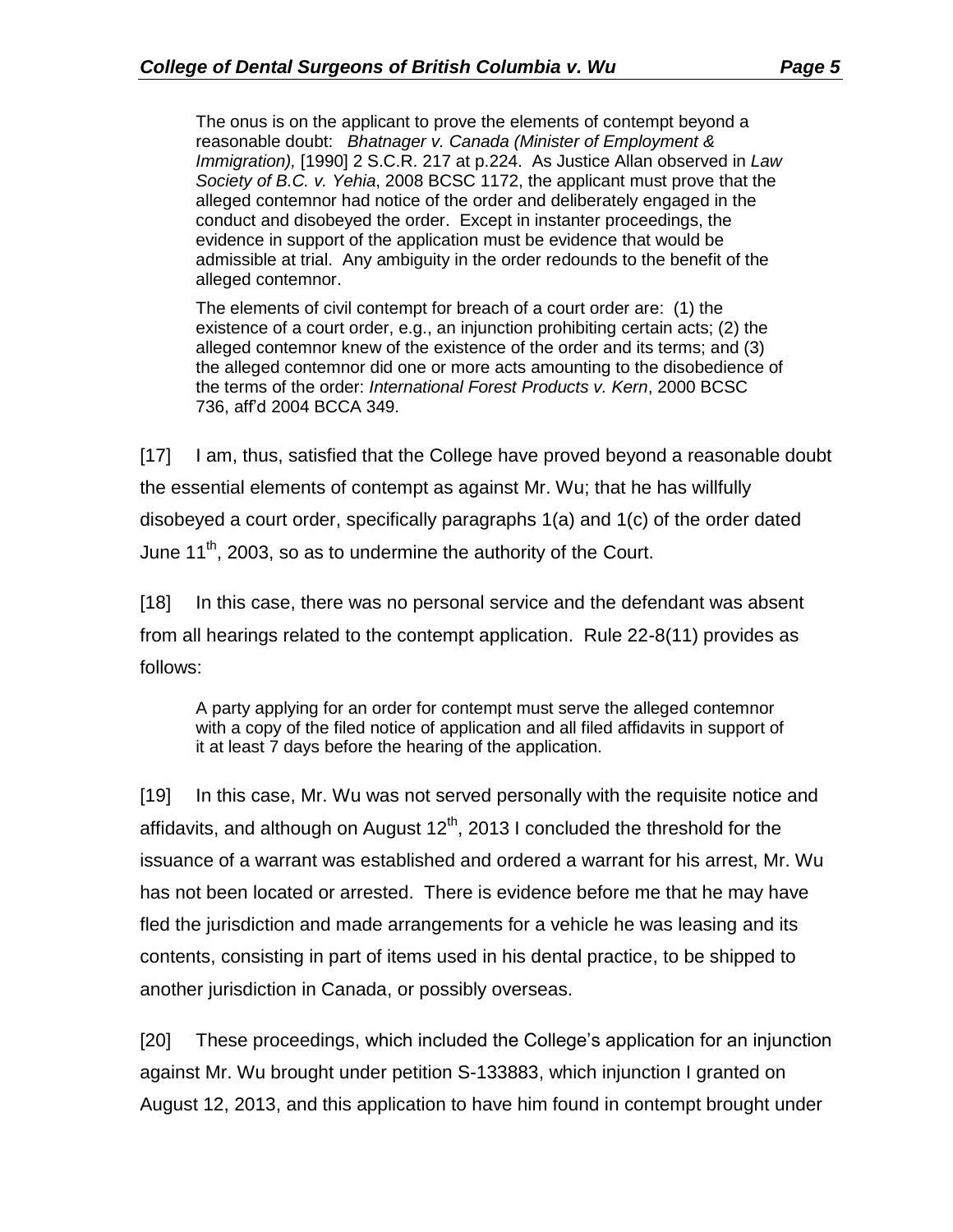the original action number L031494, have, however, proceeded on the basis of orders for substitutional service made by Madam Justice Dillon in relation to both proceedings on July  $24^{\text{th}}$ , 2013.

[21] In connection with this proceeding, Justice Dillon's order reads as follows:

The College may pursuant to Rule 4-4 serve a copy of its notice of application for contempt of court as filed, together with a copy of this entered order, upon the Respondent by leaving it at …

And then the order sets out three addresses for substitutional service. The order concludes:

… and such service is deemed to be good and sufficient service of such documents upon the Respondent.

[22] The College subsequently appeared before me again on September  $24<sup>th</sup>$ , 2013 seeking a finding of contempt against Mr. Wu and seeking several orders in relation to a vehicle and its contents. At that time, to give the defendant a further opportunity to appear at and be heard at this hearing for contempt, I ordered, among other things, that the College is at liberty to proceed with its extant contempt of court application filed 26 July 2013 in the defendant's absence and in this regard the application shall be set down for hearing on the  $9<sup>th</sup>$  day of October 2013.

[23] I also ordered that substitutional service would be deemed good and sufficient service of the September  $24<sup>th</sup>$ , 2013 order by leaving it at specific addresses set out in the order. Service as required by Madam Justice Dillon's order of July  $24<sup>th</sup>$  and my order of September  $24<sup>th</sup>$  has been made, and in the result I proceeded to hear this application in the absence of the alleged contemnor.

[24] In doing so, I rely on and follow previous decisions of this court, including *Mobile Exchange, Inc. v. Moneyflow Capital Corporation*, 2012 BCSC 810 and *Law Society of British Columbia v. Gorman,* 2011 BCSC 1484.

[25] Counsel for the College argues that in view of the protractive, deliberate flouting of an order of this court and the potential for serious harm arising from the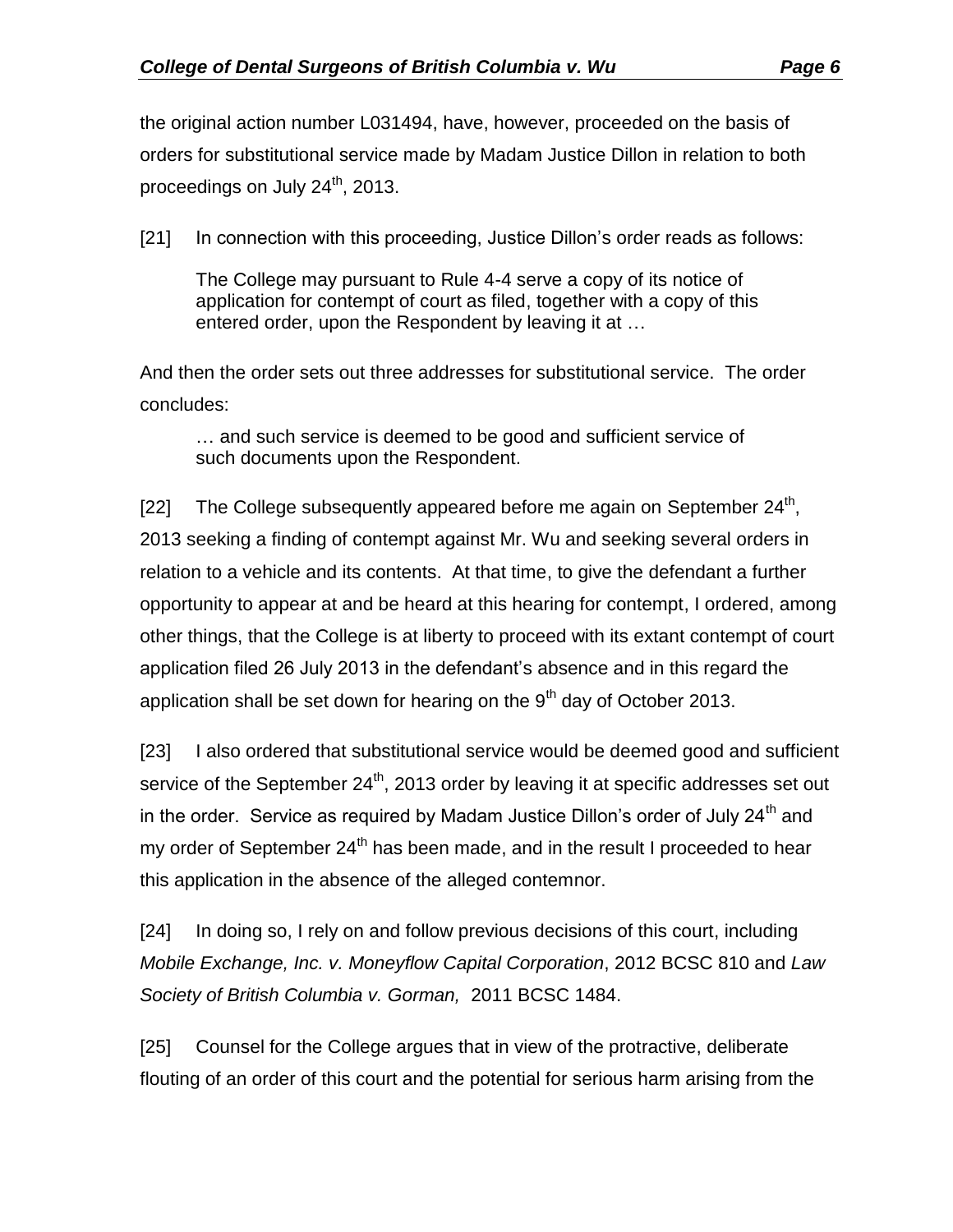alleged contemnor's activities this is a case that merits a finding of criminal contempt.

[26] Counsel for the College points to the evidence that the defendant has been continuously providing dentistry services since the 2003 order, the evidence of the inadequate sanitation of his dental practice and the exposure of his patients to serious health consequences, his apparent flight from the jurisdiction in the face of these proceedings, and the evidence of his apparent intent to resume his unlawful dental practice in another jurisdiction in Canada as critical conditions which elevate the seriousness of his contempt to justify a finding that it is criminal rather than civil in nature.

[27] The College relies on, in particular, the decisions of this Court and the Court of Appeal in *College of Midwives of British Columbia v. Lemay,* 2002 BCSC 6, 2002 BCCA 467 and 2003 BCCA 583.

[28] In that case, the contemnor was subject to an injunction restraining her from describing herself as a midwife and from practicing acts of midwifery. She was found to be acting in breach of the court order and was held to be in contempt, which the trial judge found to be criminal, holding as follows at paras. 33 and 34:

The final issue is whether the contempt is civil or criminal. In *United Nurses of Alberta v. A.G. for Alberta* (1992), 89 D.L.R. (45 th) 609, (S.C.C.), Madam Justice McLachlin at p. 636 drew the distinction between civil and criminal contempt in the following terms:

These same courts found it necessary to distinguish between civil and criminal contempt. A person who simply breaches a court order, for example by failing to abide by visiting hours stipulated in a child custody order, is viewed as having committed civil contempt. However, when the element of public defiance of the court's process in a way calculated to lessen societal respect for the court's process is added to the breach it becomes criminal.

The B.C. government in 1995 designated midwifery as a health profession under the *Health Professions Act*, thereby moving to make midwifery and its practitioners accountable to the public through the formation of the College of Midwives which became the regulatory and licensing body for midwives practising within the province. In creating the College, the legislature placed the practice of midwifery in a more public position that it had previously occupied, recognizing the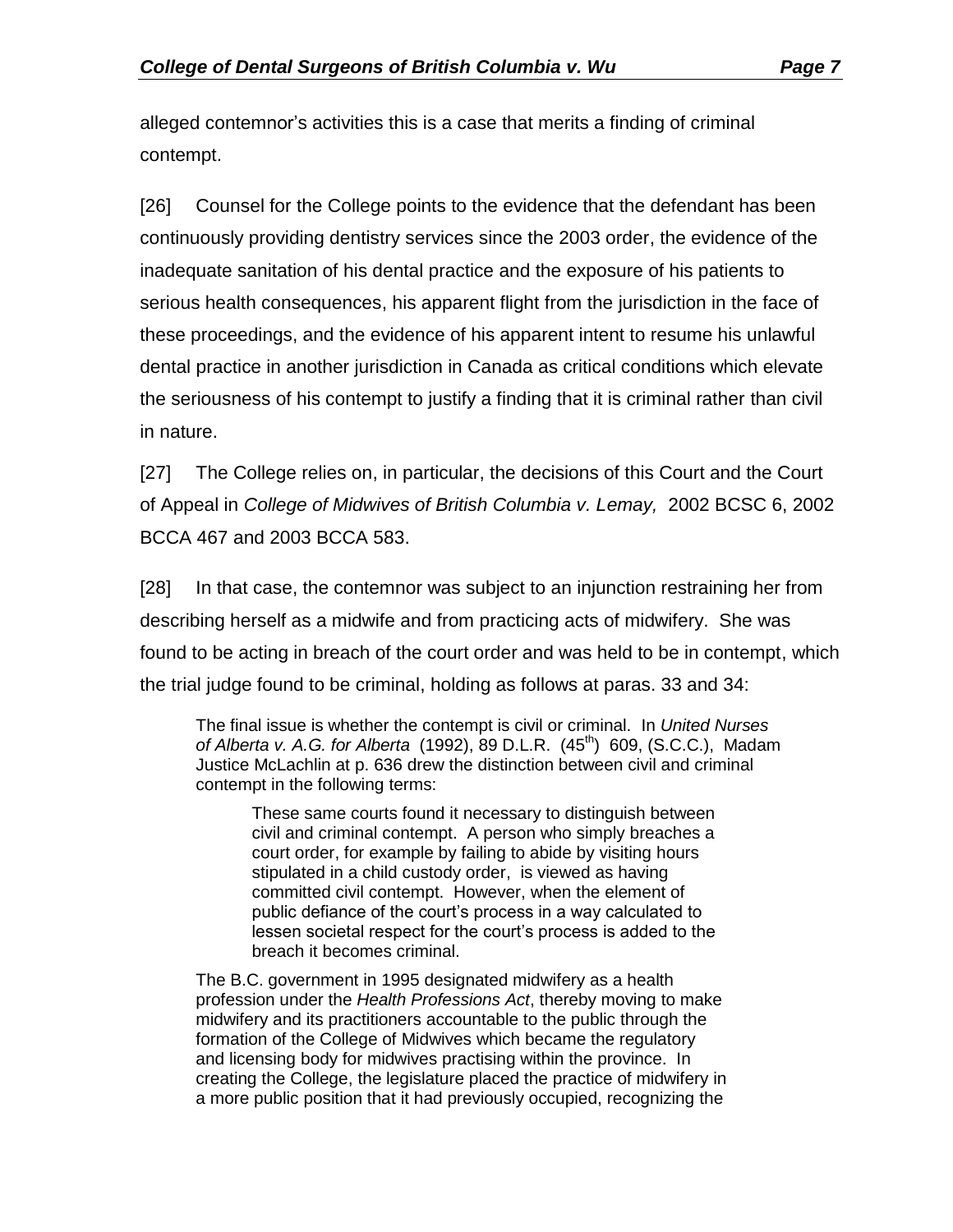potential impact to the public, particularly mothers and babies, from the activities of midwives. Breaches of such legislation therefore become public in nature and for this reason I conclude that Ms. Lemay's actions constitute a criminal rather than a civil contempt.

[29] Subsequently, the court imposed a five-month sentence of incarceration on Ms. Lemay. She sought release pending appeal in a judgment dated August 19, 2002 BCCA 467. Mr. Justice Smith sitting in chambers refused her application for release.

[30] On appeal to the Court of Appeal from her conviction for criminal contempt, in dismissing her appeal, the Court, although expressing disagreement with the trial judge's Reasons for making a finding of criminal contempt, found a sufficient foundation in the evidence for upholding his conclusion. The Court's reasoning was set forth in its judgment at para. 36 and 38 which read as follows:

The elements of criminal contempt for breach of a court order are: (1) disobedience of a court order; (2) in a public way; and (3) with intent, knowledge or recklessness that the disobedience will undermine the authority of the court. The party alleging contempt must prove each element beyond a reasonable doubt. See *United Nurses, supra* at paragraphs 49-55.

The uncontradicted evidence before the trial judge was that the appellant openly advised her students, clients and others of the court order which prohibited her from performing any of the acts described in s.5 of the Regulations, and that she then proceeded, on repeated occasions, to violate the terms of the order in the presence of her students, clients and others. She asked her clients to sign agreements acknowledging that she was not registered as a member of the College of Midwives, and that she was not permitted to perform the acts described in the order and the legislation.

This conduct challenged the court's authority in a public way, was calculated to show that the court order was of no force or effect and to encourage or promote public disrespect of the court.

Often criminal contempt will involve mass public disobedience of a court order:

I will not refer to the citations listed in support of that proposition.

Sometimes criminal contempt may involve injury to the public interest. But it may occur in other circumstances as well. As McLachlin J. (as she then was) explained in *United Nurses, supra,* at paragraph 52, the gravamen of the offence of criminal contempt is "the open, continuous and flagrant violation of a court order without regard for the effect that may have on the respect accorded to edicts of the court."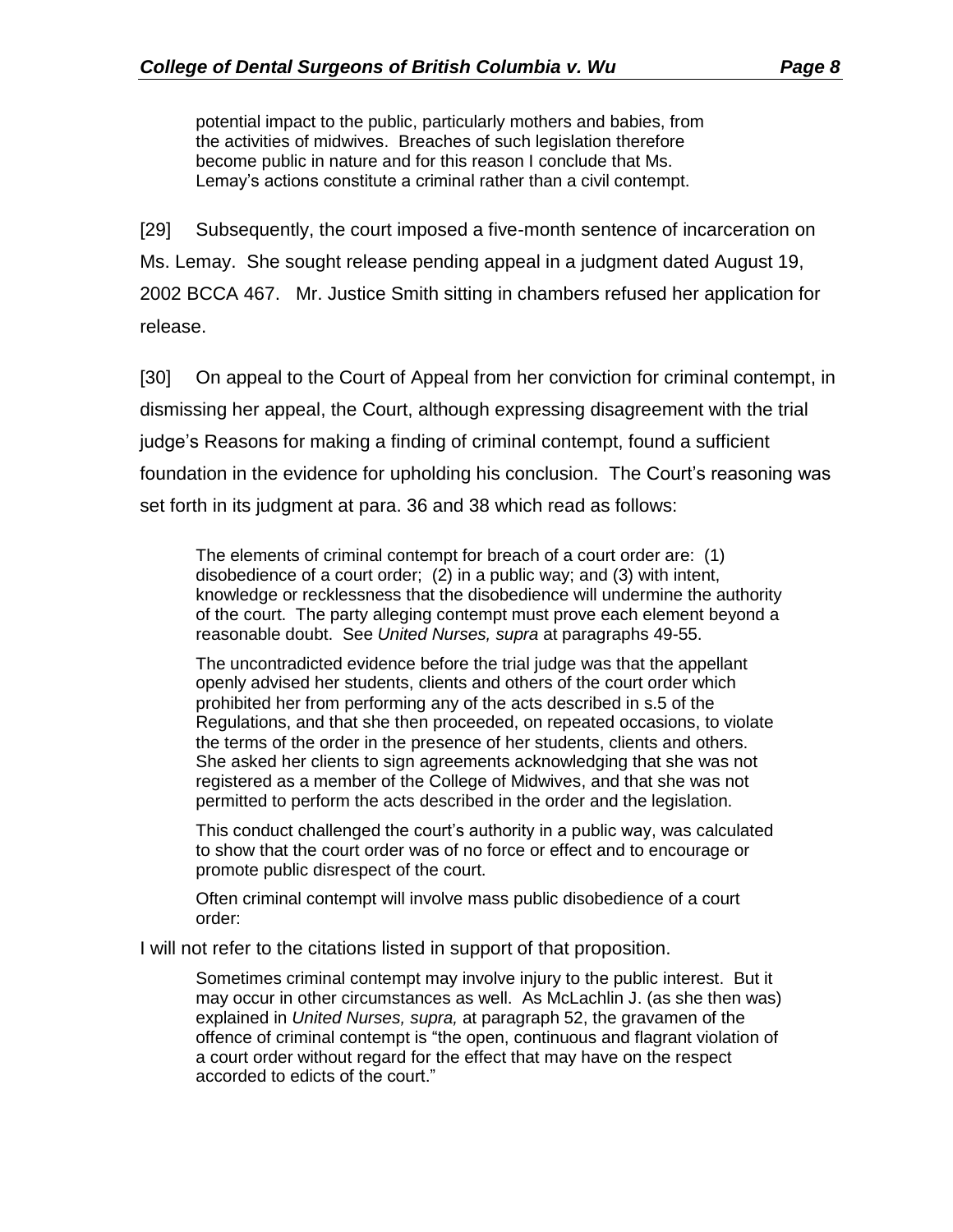Here I am satisfied that there was a sufficient public quality to the appellant's conduct in her open, continuous and deliberate defiance of the court's order as to constitute criminal contempt.

Although, with respect, I do not agree with the trial judge's reasoning on this issue, his conclusion in finding criminal contempt is fully supported by the evidence and the law.

[31] In my view, while the defendant's activities amounting to contempt clearly implicate the public interest, as did the activities of the contemnor in *Lemay,* as is evident from the Court of Appeal's judgment that of itself is insufficient to support a finding of criminal contempt.

[32] Here, there is no evidence, as there was in *Lemay*, and in other cases in which criminal contempt was found, of the open and public flouting of an order with the inevitable effect of advocating disobedience of the law.

[33] In the present case, while the defendant's breach of the order was deliberate, protracted and of long standing, it was done clandestinely without seeking to overtly challenge the court's authority to make the order. After the contemnor's activities were uncovered and brought to the public's attention they became a matter of significant public concern.

[34] It was not at the time the contemnor was in violation of the order, however, "open" or "flagrant," which is defined in the shorter Oxford English dictionary in relation to an offence et cetera, as "glaring, scandalous, flaming into notice." It is that element of open, willful and provocative defiance of the court's authority that is missing from the evidence of the contemnor's conduct in the case before me.

[35] That being so, while he is clearly guilty of civil contempt, I am not satisfied the College has proven to the requisite degree that his contempt is criminal in nature.

[36] As to the appropriate sentence, the College submits that whether the contemnor is found to be civilly or criminally in contempt the sentence should be one of committal to prison for a period of four to six months, with the upper end being more appropriate.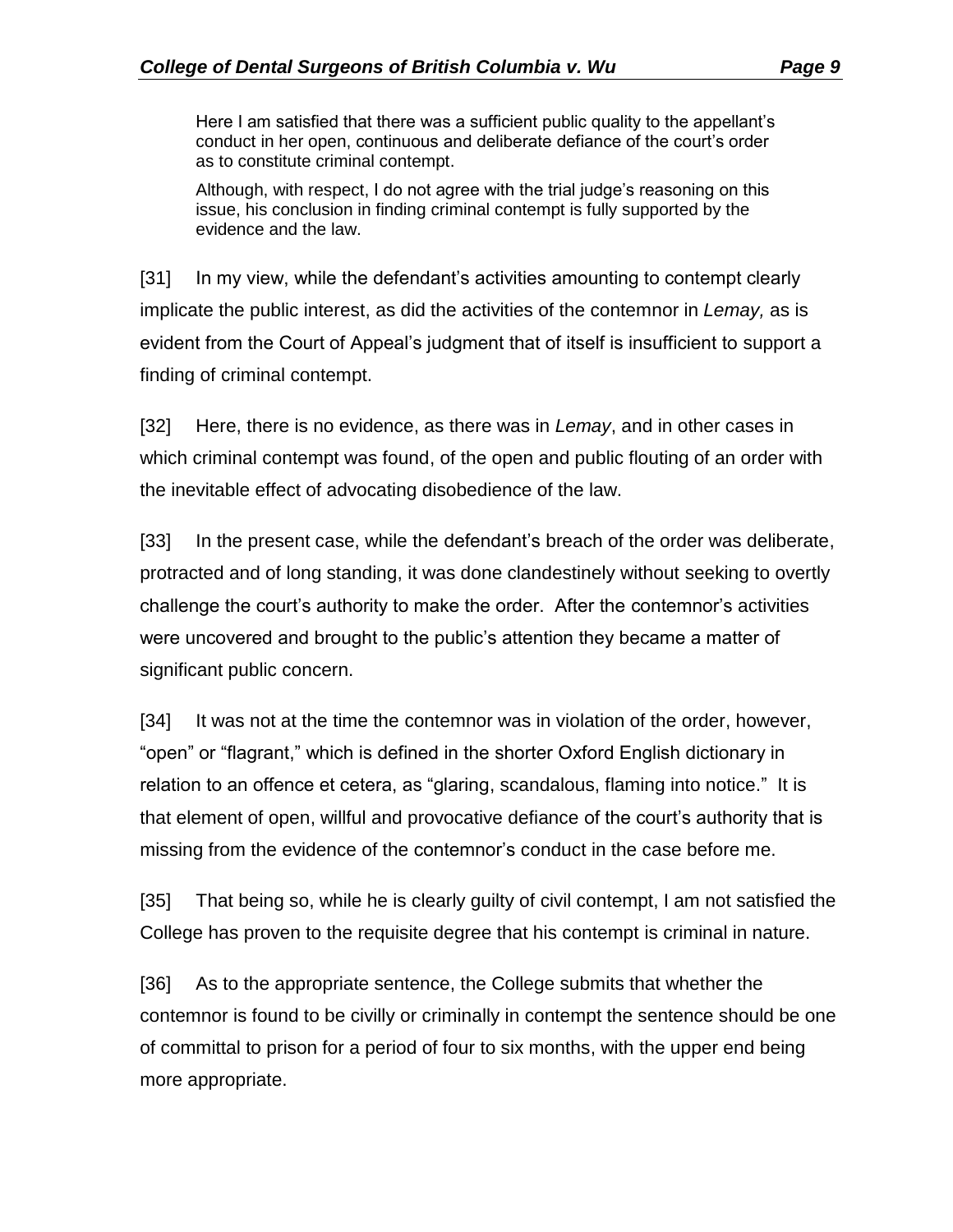[37] In support of his submissions, counsel for the College cites the long period over which this order was deliberately breached, the motive of profit to the contemnor, the unsanitary conditions of the premises in which the practice was conducted, and the infection control concerns outlined in Dr. Penner's affidavit of July 15, 2013.

[38] The College points out the concern and worry that the public health notice issued by the Fraser Health Authority of potential risks of exposure to viruses or other unsafe conditions caused to former patients of the contemnor, and although there is so far no evidence of any adverse consequence, there is no certainty of an absence of such consequences.

[39] The College points out that there is no evidence of the contemnor's financial circumstances or whether he would be able to pay a fine and that whatever assets he has may indeed be offshore by now.

[40] The College points to the contemnor's attempt to flee this jurisdiction with a considerable amount of equipment, leading to the conclusion that he intended to carry on his unlawful practice elsewhere, which the College says is an aggravating factor.

[41] The College also seeks its costs as special costs, including the costs of the investigation to pursue Mr. Wu.

[42] In my view, the contemnor's conduct in the present case calls for a committal to jail. I have no evidence before me of his financial circumstances or ability to pay a fine and the conduct proven against him amounts to a deliberate and protracted violation of a court order more or less from its issuance up to the present.

[43] The conduct is serious as it implicates the health and safety of members of the public. While they may have been aware of the contemnor's lack of status and the unsanitary conditions of his operations, the potential impact on his clients and the public of the unregulated practice of dentistry is serious. Taken with that, the contemnor's flight from the jurisdiction in circumstances demonstrating that he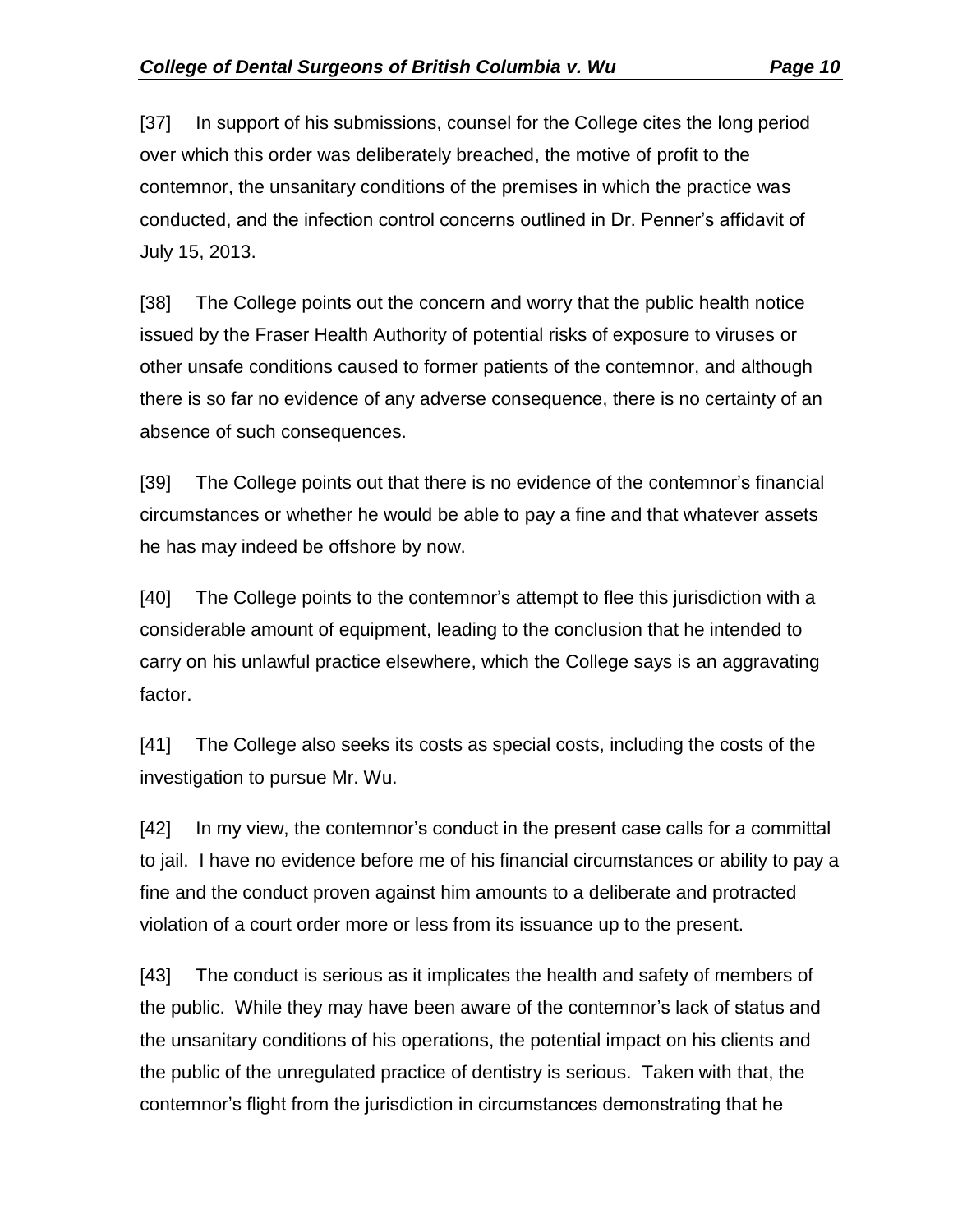intended or intends to resume his unlawful practice elsewhere in Canada is an aggravating factor.

[44] Here, given the considerable publicity which attended the public notification of the health risk his practice present, and the provision to him of documents evidencing the College's intention to bring contempt proceedings, there is a clear indication of his intention to escape the consequences of his wrongdoing and to resume it elsewhere despite his knowledge of the significant and justified public concern that his activities give rise to.

[45] In my view, having reviewed the authorities provided to me by counsel for the College, and some others as well, the appropriate sentence here is to commit him to jail for a period of three months.

[46] While in *Lemay*, the contemnor was sentenced to five months, that was following a finding of criminal contempt on the basis of her open and provocative defiance of a court order and because she had previously been held in contempt. In his reasons for denying bail pending appeal, Mr. Justice Smith noted that the appropriate range of sentences for first offenders on criminal contempt charges is somewhere between three and five months. That is not the range of sentences for first offenders on civil contempt charges.

[47] In the authorities provided to me by the College on this hearing, the range appears to include a \$500 fine, a three-month suspended sentence and probation, and up to 45 days of incarceration. While some of those cases appear to have some aggravating circumstances, in my view the combination of factors in the present case, including its deliberate and protracted character, the potential risk to public health, the contemnor's flight and apparent attempt to relocate his practice, and his apparent indifference to the order of the court calls for a somewhat more stringent sentence than in the ordinary case, to bring home to him and others that court orders must be obeyed.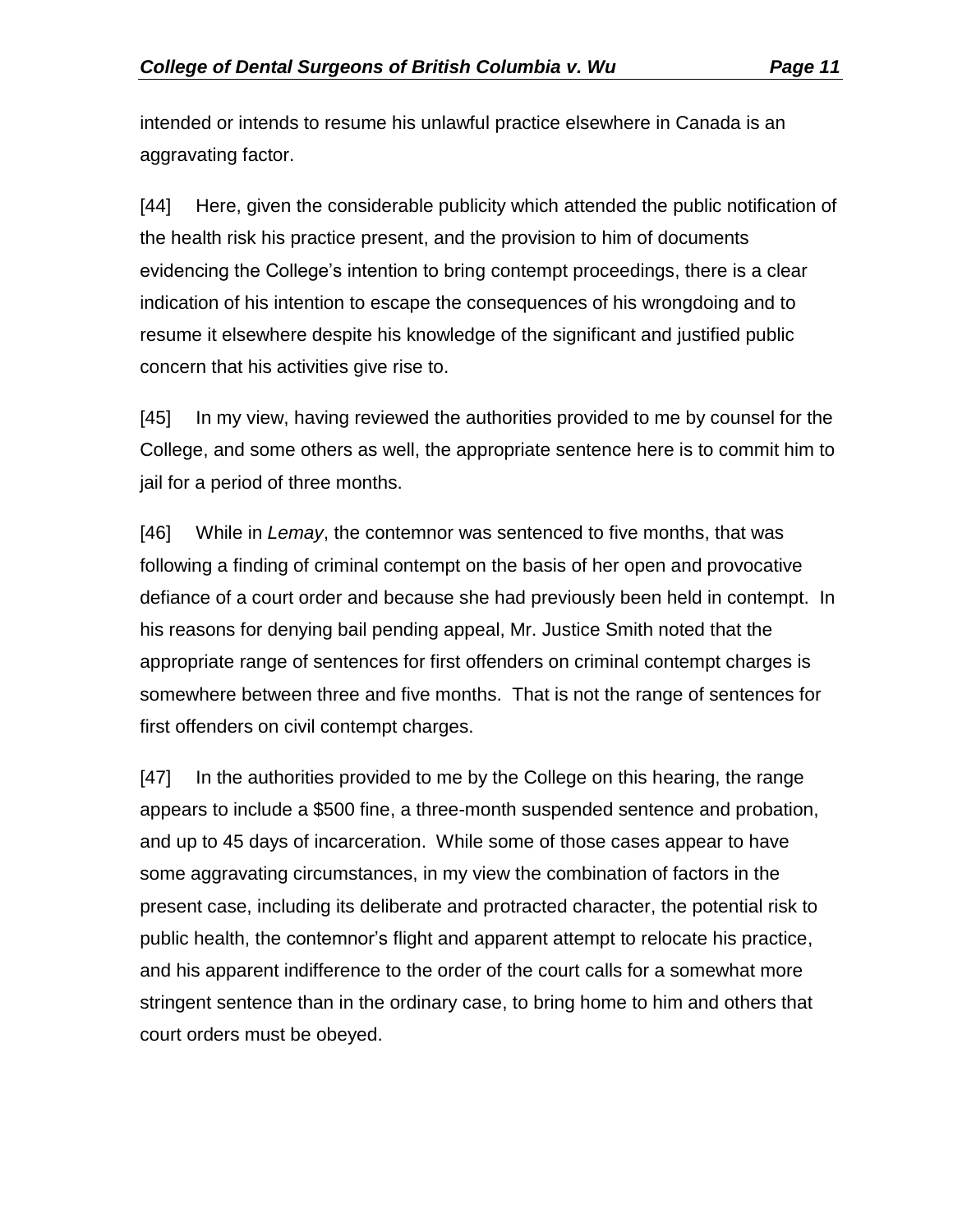[48] There will also be an order of special costs made against the contemnor. The finding of contempt is *prima facie* conduct "deserving of reproof or rebuke" through an award of special costs against the guilty party. See *Young v. Young,* [1993] 77 BCLR (2d) 314 (SC) *Telus Communications Inc. v. TWU*, 2006 BCSC 397 and *Sound Contracting Ltd. v. Regional District of Comox- Strathcona,* 2005 BCCA 167.

[49] In the circumstances, which include the fact that the contemnor is not here to speak to this matter, I will grant a similar order as was made in the case of *Mobile Exchange Inc. v. Moneyflow Capital Corp*., that the contemnor will have 30 days from the date of the service of this order upon him to apply on five days' notice to set aside the order which I have made.

[50] THE COURT: Is there nothing further, Mr. Olthuis?

[51] MR. OLTHUIS: My Lord, simply to clarify the award of special costs which - is that to include then the investigative costs?

[52] THE COURT: Yes, it is.

[53] MR. OLTHUIS: Thank you, My Lord.

[54] THE COURT: And I want to be very clear, I am not approving them in advance. I do not know what they consist of. But it seems to me that is a legitimate disbursement subject to the prospect of potential taxation.

[55] MR. OLTHUIS: Thank you, My Lord, yes. We hadn't come with any evidence of --

[56] THE COURT: Right.

[57] MR. OLTHUIS: -- the costs assessment before Your Lordship this morning.

[58] THE COURT: No.

[59] MR. OLTHUIS: So we had anticipated that would go to an assessment.